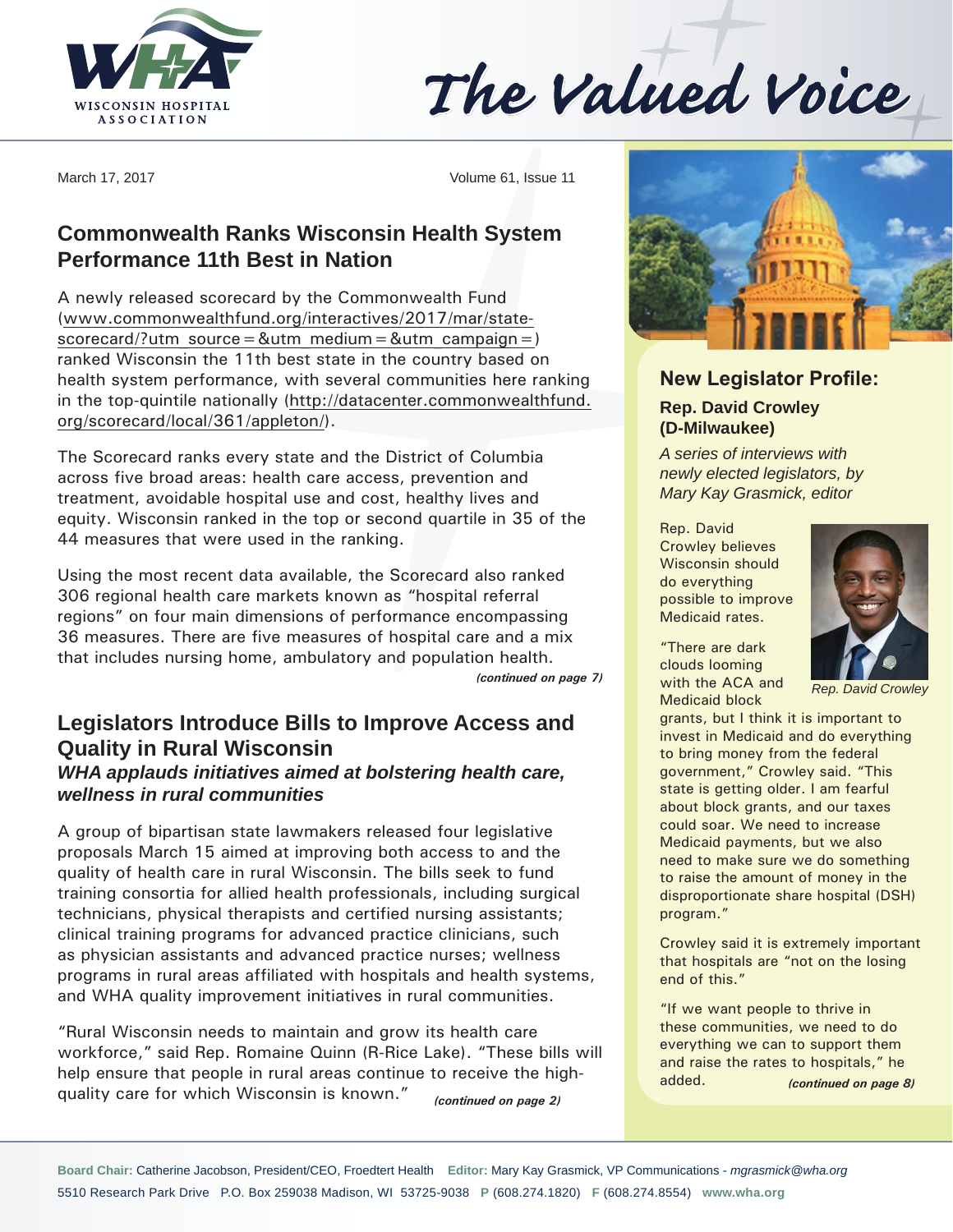### **Continued from page 1 . . . Legislators Introduce Bills to Improve Access and Quality in Rural Wisconsin**

More than 1.5 million people live in rural areas of Wisconsin. The initiative recognizes the importance of ensuring Wisconsin's rural residents have access to high-quality health care and wellness programs, while addressing the need for attracting and retaining an adequate workforce to deliver care in these regions.

"There is no doubt that rural areas of our state face unique challenges as they strive to deliver highquality, accessible health care through highly skilled professionals," according to WHA President/CEO Eric Borgerding. "Health care is a key factor in economic development, but it is critically important for rural areas. This package of initiatives is a well thought out and targeted approach to help hospitals and health systems in rural areas receive the support they need to continue delivering the high-quality care that has gained us a national reputation."

Borgerding said WHA applauds the efforts of the legislators who advanced this set of proposals, which have the full support of WHA and its members across the state.

"Wisconsin is proud of its rural heritage, and it is important that we are promoting and encouraging workforce training programs that encourage health care professionals to experience rural Wisconsin," Borgerding said. "It is reassuring that our state legislators are stepping up with a set of specific proposals for rural regions of the state that will provide additional training, wellness and quality improvement options for our residents in rural Wisconsin."

For more information about the Rural Wisconsin Initiative, visit www.RuralWisconsinInitiative.com.

# **CBO Scores American Health Care Act Proposal**

#### *Projects 24 million more uninsured by 2026, \$880 billion reduction in federal Medicaid funding*

On March 13, the Congressional Budget Office (CBO) released its cost estimate of the American Health Care Act proposal, which was reported here (www.wha.org/pubarchive/valued voice/WHA-Newsletter-3-10-2017.htm#1) last week. Similar to the role of Wisconsin's Legislative Fiscal Bureau, the CBO is a nonpartisan entity providing budget analyses for Congress. Their latest report underscores several concerns about the proposed legislation.

CBO estimates that the bill would reduce federal deficits by \$337 billion over the 2017 to 2026 time period. These reductions would largely result from reductions in federal expenditures for subsidies in the individual insurance market and in Medicaid. The CBO also estimates in 2018 an additional 14 million people nationwide will be uninsured, rising to 24 million in 2026. The increase in uninsured will also stem primarily from changes in the individual insurance (non-group) market and reductions in Medicaid.

With respect to the non-group market, the bill changes the current refundable tax credits for purchasing insurance. Instead of basing the credits on income, the new credits would be based on age and would range from \$2,000 to \$4,000, indexed for inflation. The bill also would change the age rating rules for the pricing of insurance. According to the CBO, the resulting premiums would differ significantly for people of different ages, so younger adults would see reductions in premiums and older people would see large premium increases.

The CBO analysis includes several examples of how these changes might impact a person's ability to afford insurance coverage, concluding that people between ages 50-64 years old with income less than twice the poverty level would make up a larger share of the uninsured under the bill.

When applying the CBO examples to Wisconsin, WHA finds that even with lower premiums, the amount lower income young adults might have to pay for their premium could double because the tax credit would be lower. Further, although older individuals would get the highest tax credit—\$4,000—that credit could fall far short of making coverage affordable. A low-income 60-year old in Wisconsin, for example, could still face premiums of \$10,000 or more. *(continued on page 3)*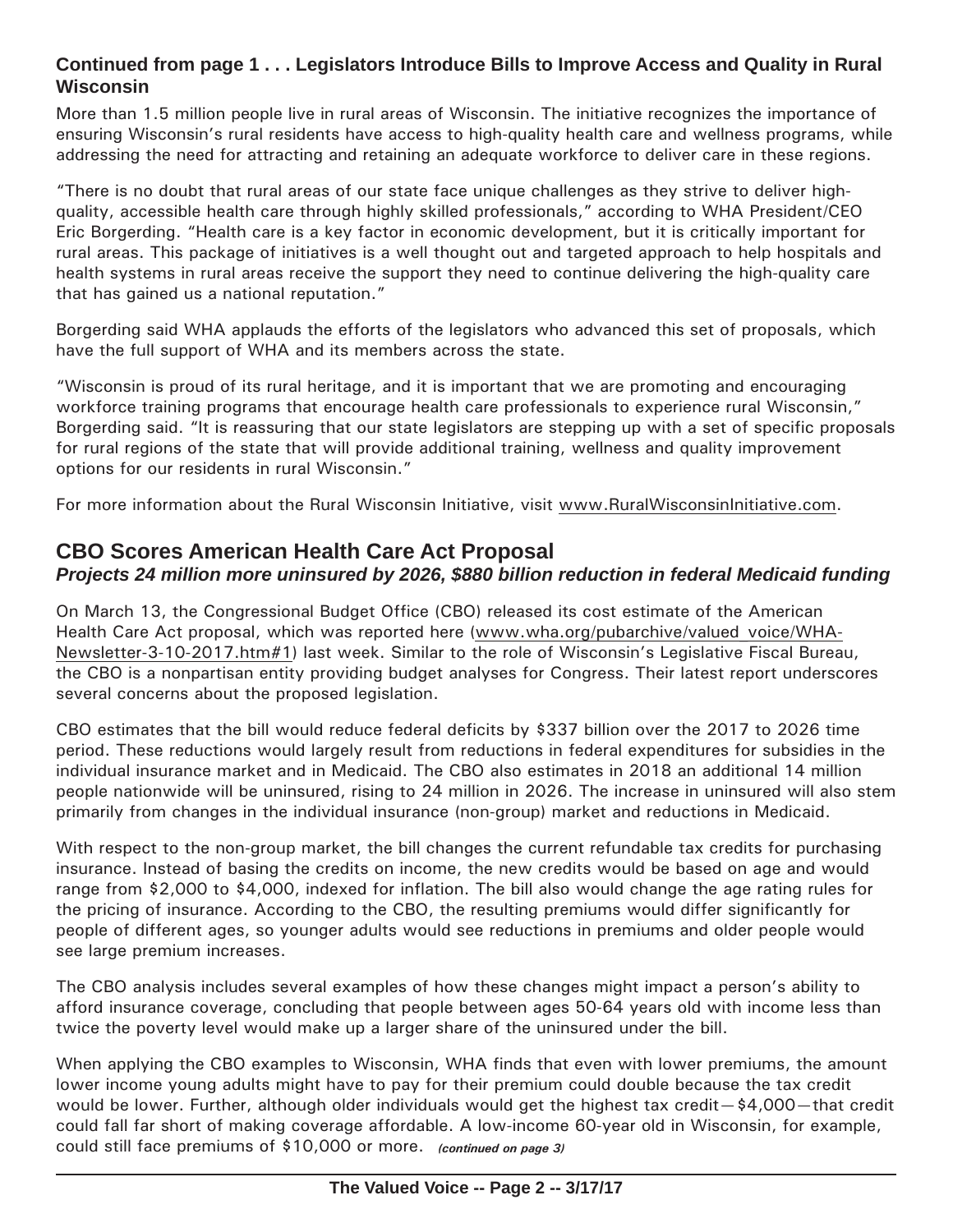## **Continued from page 2 . . . CBO Scores American Health Care Act Proposal**

The overall impact in Wisconsin could be greater compared to other states since Wisconsin relied on affordable coverage in the insurance exchange to help reduce its uninsured rate. As a percentage of overall exchange enrollment, Wisconsin and other non-expansion states have more low income people with income below 150 percent FPL receiving coverage through the exchange compared to other expansion states. Further, the percentage of exchange enrollees who are age 55-64 is higher in Wisconsin compared to the national average.

With respect to Medicaid, the legislation would change Medicaid funding to a per capita allotment. The CBO projects that federal funding for Medicaid would be reduced by \$880 billion from 2017 through 2026. Of particular concern is that CBO estimates growth in Medicaid costs for states will average 4.4 percent per year, while federal contributions will grow at just 3.7 percent, putting greater burden and risk on state budgets and on providers of care.

A continuing issue for Medicaid is how states are funded now and into the future, given that some states chose to expand their programs under the ACA's Medicaid expansion rules and received higher federal funding for doing so. Wisconsin instead chose its own model of coverage—a "partial expansion"—adding about 130,000 childless adults to its program, without receiving enhanced federal funding. Wisconsin is one of 19 states that did not take the expansion as defined by the ACA and the previous Administration.

Under the bill expansion, states would continue to receive their enhanced federal funding through 2020. Non-expansion states, like Wisconsin, would receive a portion of a new "safety net funding pool" based on their share of the population with income below 138 percent FPL. In creating this pool, the bill seems to acknowledge the inequities between expansion and non-expansion states. However, WHA estimates that under the bill Wisconsin could be eligible for about \$70 million in the new safety net funding pool. However, if Wisconsin's partial expansion is counted on par with expansion states, Wisconsin would be getting about \$250 million.

The legislation would make several other changes to the insurance markets, such as removing the individual and employer mandates for coverage. In place of the individual mandate, insurers would be required to apply a 30 percent surcharge on premiums for people who have been uninsured for more than 63 days within the past year. The other significant provision is that insurers could lower the "actuarial value" of health plans. The CBO estimates this would result in higher cost-sharing payments – copayments and deductibles.

WHA is continuing to analyze the proposal and the CBO report and will be working with our delegation over the coming weeks. On March 16, the House Budget Committee advanced the bill. The full House is expected to vote March 23.

## **WHA Advocacy Day Registrations Top 600** *Early bird drawing winners are…*



Registrations for the Wisconsin Hospital Association's annual powerhouse event, Advocacy Day, have surged past 600 with over a month to go before April 19. Make sure you and your hospital teams are registered for this event at: www.cvent.com/d/svqylc.

Advocacy Day's morning keynote is Amy Walter who is known as one of the best political journalists covering Washington, D.C. She is national editor of the *Cook Political Report* and the former political director of ABC News. Over the past 14 years, Walter has built a reputation as an accurate, objective and insightful political analyst. She is a regular panelist on NBC's *Meet The Press*, PBS' *Washington Week*, and Fox News' *Special Report with Bret Bair*. She also

provides political analysis every Monday evening for the *PBS NewsHour*. The day's luncheon keynote will be Gov. Scott Walker, and a legislator panel discussion will round out the morning sessions.

*(continued on page 4)*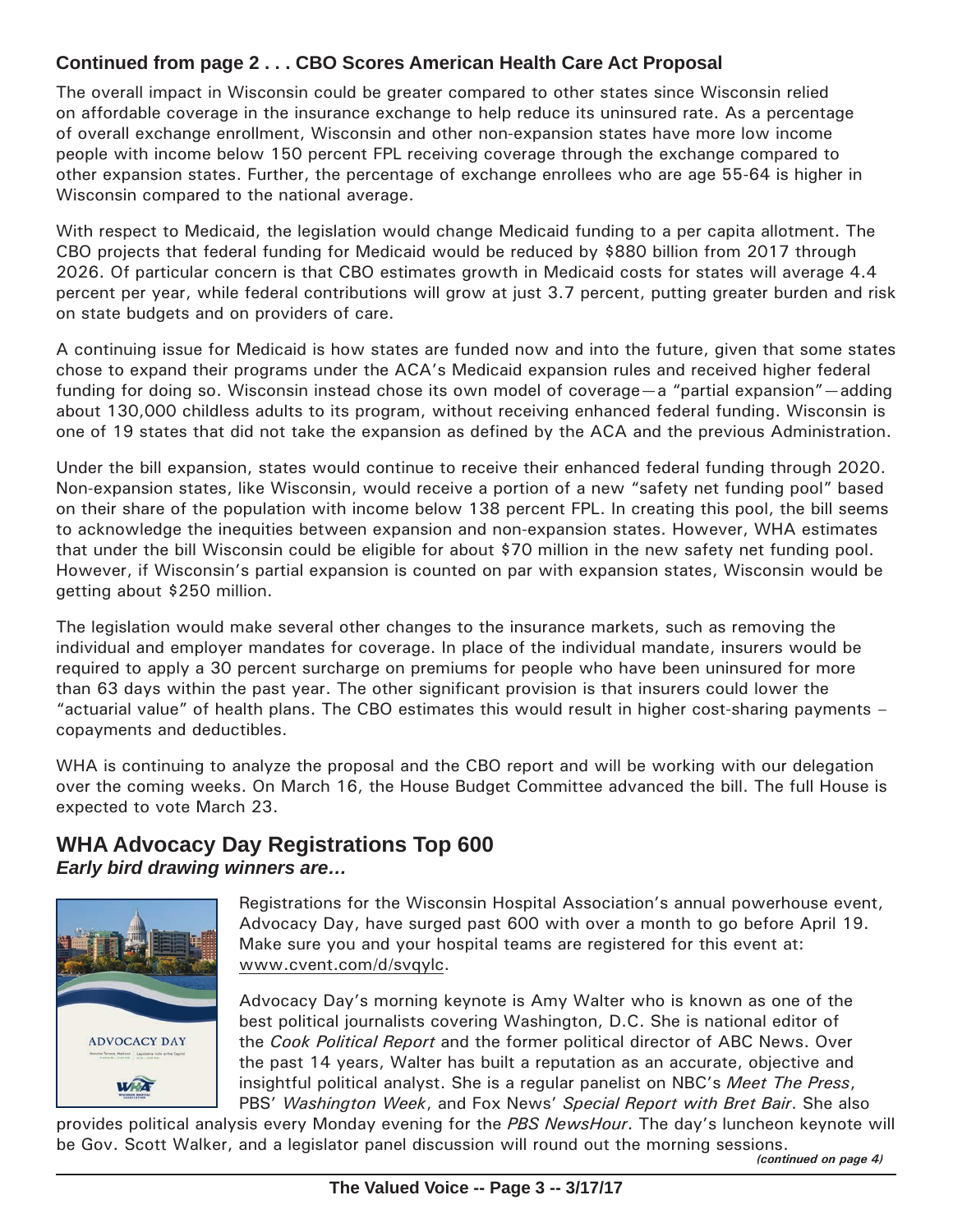## **Continued from page 3 . . . WHA Advocacy Day Registrations Top 600**

WHA strongly believes the afternoon's legislative meetings are the most important part of the day, and encourages attendees to register for Advocacy Day with a legislative visit. To prepare attendees for their meetings, WHA schedules all meetings and provides an issues briefing at Advocacy Day. Additionally, WHA will host an optional pre-event webinar on these legislative visits. That webinar will take place at 9:00 a.m. April 11.

You may also remember our fun "early bird" drawing where anyone registering before March 17 would be entered for a chance to win. Our five winners are:

- Cindy Werkheiser, Monroe Clinic
- Jessica Hughes, Children's Hospital of Wisconsin
- Craig Dreikosen, UnityPoint Meriter
- Mickey Wilson, Children's Hospital of Wisconsin
- Louise Crass, Froedtert & Medical College of Wisconsin St. Joseph's Hospital

Watch for your gifts in the mail!

We expect over 1,000 attendees on April 19, and there's still plenty of time to register. Log on today to: www.cvent.com/d/svqylc. For Advocacy Day questions, contact Jenny Boese at 608-268-1816 or *jboese@wha.org*. For registration questions, contact Kayla Chatterton at *kchatterton@wha.org* or 608-274-1820.

## **PDMP Intent and Compliance Discussed by State Boards** *Follows WHA Physician Leaders Council call for additional regulatory clarity*

The Controlled Substances Board met on short notice March 13 to review and discuss the need for additional clarity on its intent regarding enforcement of the upcoming April 1 requirement created in 2015 Act 266 for a prescriber to review Prescription Drug Monitoring Program (PDMP) records before prescribing certain controlled substances. Under statute, the Controlled Substances Board has rulemaking authority over the PDMP.

Department of Safety and Professional Services (DSPS) staff to the Controlled Substances Board said the meeting was called to address concerns raised by health systems and others seeking clarification regarding the Board's role. Tim Westlake, MD, chair of the Controlled Substances Board and vice chair of the Medical Examining Board, said there are some real and significant questions and concerns being raised regarding technical compliance.

"We don't want systems implementing procedures that get in the way of patient care and don't add benefit," said Westlake. He further said he believed the Controlled Substances Board would be wise to recognize these issues and use some discretion in its enforcement of the PDMP mandate.

To help provide some clarity to practitioners, the Controlled Substances Board adopted the following resolution: "The Board, with the assistance of the Department, recognizes that the priority will be to continue promoting, educating and training practitioners about the benefits of the PDMP and the requirements in 2015 Act 266 regarding a practitioner's review of PDMP data. Further, the Board recognizes it has discretion in its authority for non-compliance of its rules that implement 2015 Act 266 to refer non-compliant practitioners to the regulatory authority that regulates the profession of the noncompliant practitioner."

DSPS staff also shared with the Controlled Substances Board that Rep. John Nygren is drafting a letter regarding the legislative intent regarding the PDMP mandate that staff believed would further help give clarity to prescribers. Staff indicated the letter has not yet been finalized, but the Controlled Substances Board discussed and made a motion that the letter should be posted on the ePDMP website for prescribers to see when it is received by DSPS. *(continued on page 5)*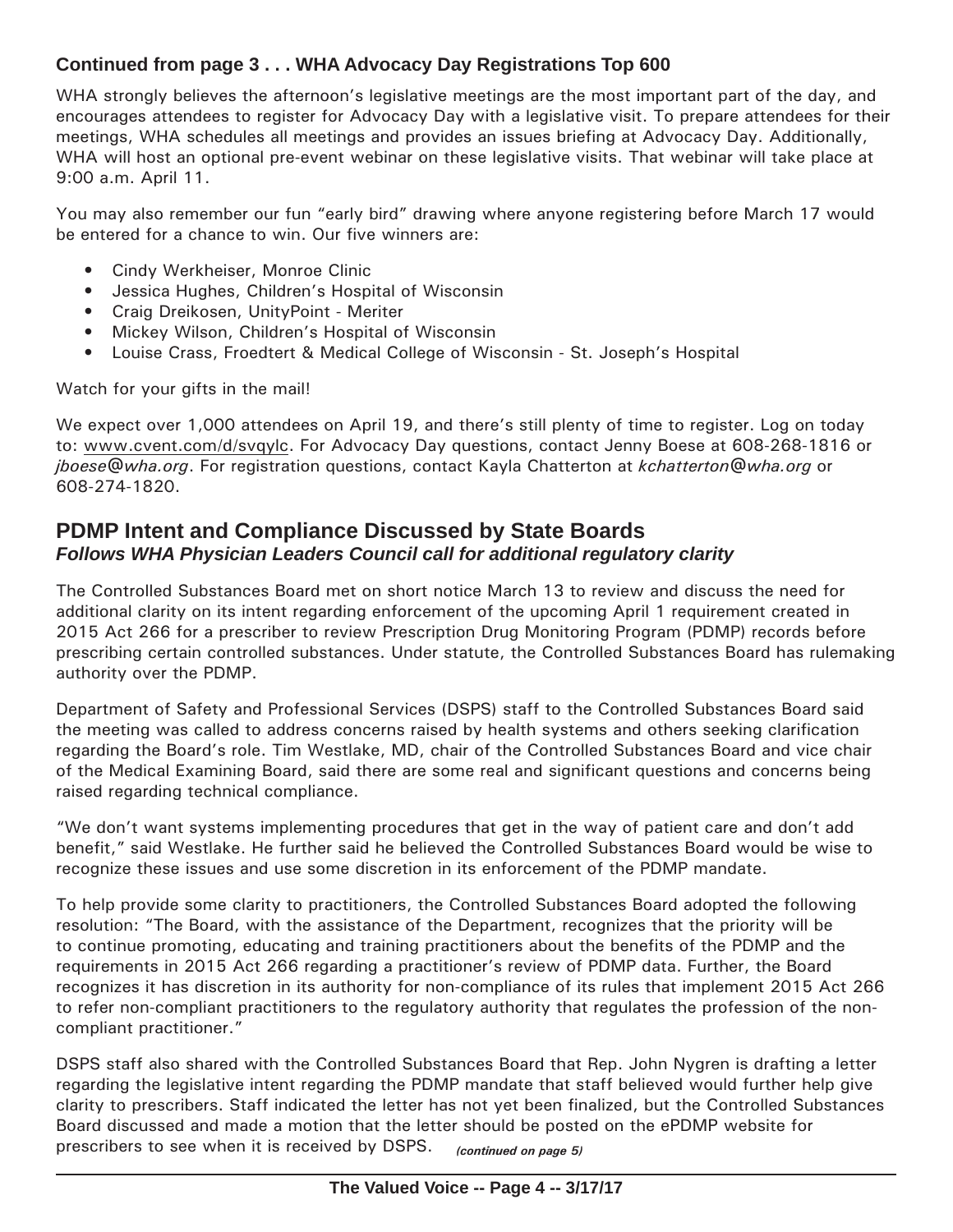#### **Continued from page 4 . . . PDMP Intent and Compliance Discussed by State Boards**

These actions follow a letter sent by the WHA Physician Leaders Council to the Medical Examining Board (MEB) asking for it to consider providing additional clarity to physicians regarding the MEB's intent regarding physician discipline and the upcoming PDMP prescriber mandate. As reported in the March 10 edition of *The Valued Voice* (www.wha.org/pubarchive/valued\_voice/WHA-Newsletter-3-10-2017. htm#2), the letter signed by the chair of the WHA Physician Leaders Council, Steve Kulick, MD, chief medical officer, ProHealth Care, was the result of discussions at the March 2 WHA Physician Leaders Council meeting. A copy of the letter can be found at: www.wha.org/pdf/WHALettertoMEB3-9-17.pdf.

"It is clear that physicians across the state have many questions regarding multiple technical compliance questions regarding the new PDMP mandate and how the Medical Examining Board will be approaching physician discipline related to the April 1 mandate," wrote Kulick. "By articulating a clear and common sense approach that aligns with the intent of the PDMP prescriber mandate, the Medical Examining Board can help physicians focus on the benefits of the PDMP and remove technical compliance concerns of physicians intending to make good faith use of the PDMP tool."

The Medical Examining Board also discussed the PDMP mandate at its March 15 meeting, and its members had a similar discussion as the Controlled Substances Board regarding interpreting the statutory mandate and technical compliance. Consistent with the February Medical Examining Board meeting and the Controlled Substances Board resolution, individual members indicated that their intent is to focus on advancing use of the PDMP by physicians and not to focus on "technical" compliance with the statute. One apparent difficulty the Medical Examining Board faces is a "catch-22" where the Board is being advised that it is not authorized to generally comment on what review is under the statutory mandate.

# **New and Seasoned Physician Leaders Find WHA Conference Valuable**

Seventy different hospitals, health systems and physician groups were represented at the 12th annual WHA Physician Leadership Development Conference, which was held March 10-11 in Kohler. This year's event drew nearly 150 physician leaders at various stages of their own leadership development, as well as nearly 40 hospital leaders.

Each year, a growing number of physician and hospital leaders use WHA's annual Physician Leadership Development Conference as one tool to help new and seasoned physician leaders bridge the gap between their traditional clinical training and the new approaches to decision-making and problem-solving they need to consider in their leadership roles.

According to WHA Chief Medical Officer Chuck Shabino, MD, physician and hospital leaders alike find great value in participating in the conference.

"The Physician Leadership Development Conference continues to provide a unique opportunity for physician leaders to enhance their skills and network and learn from other colleagues in attendance," according to Shabino. "The value of the conference is evident in the number of 'conference alumni' who attend year after year; and, this year, we may have had the most alumni in attendance yet."

The 2018 event is scheduled March 9-10 at The American Club in Kohler. Mark your calendar, share this date with your medical staff, and encourage your new and potential physician leaders to consider attending as part of your team.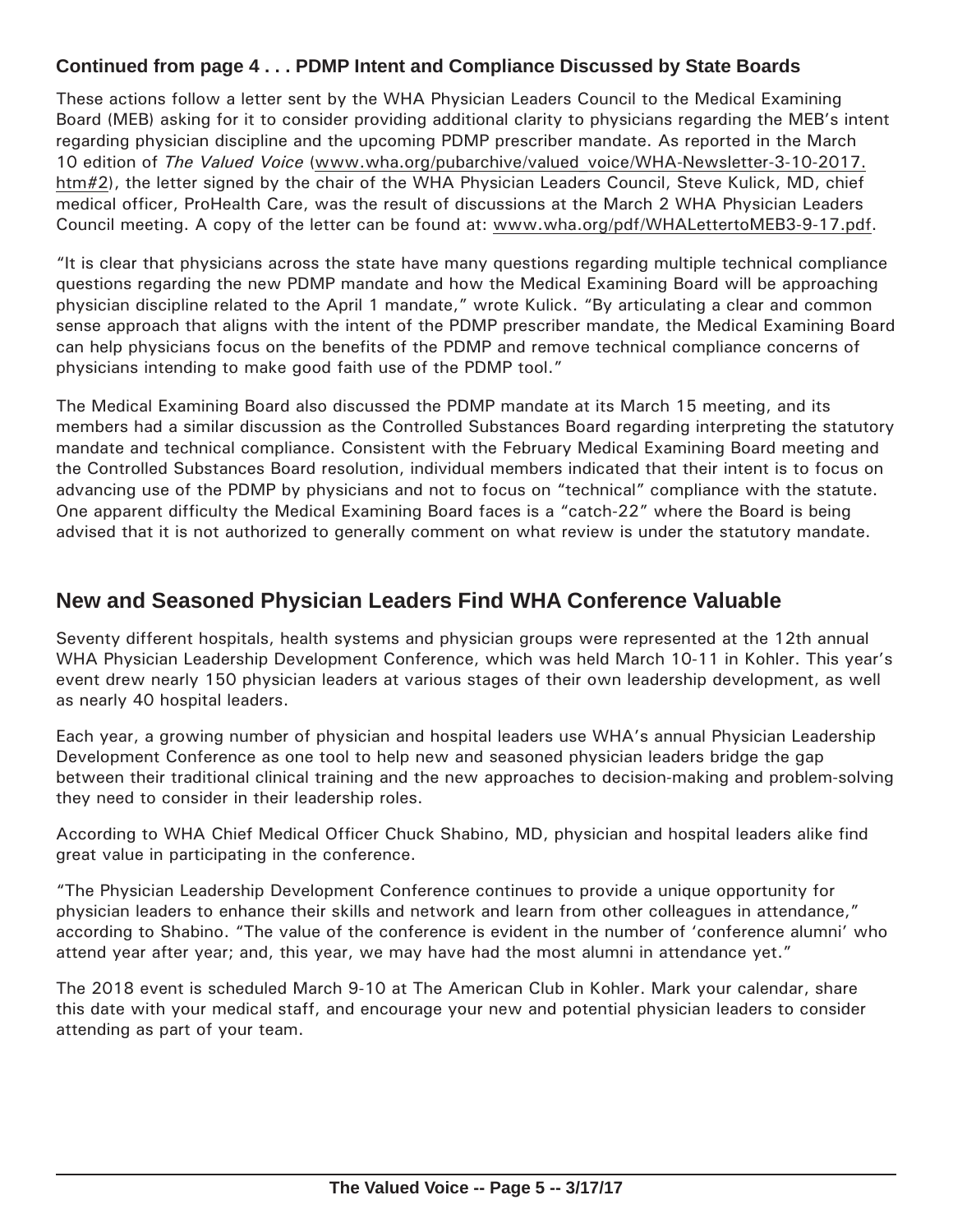# **WHA Physician Academy Helps Build Quality Improvement Foundation**  *WHA Physician Quality Academy – registration now open*



Physicians are often assigned a role with a hospital or health system's quality department or committee, or they are asked to lead a quality improvement project. Knowledge about quality improvement tools and principles can increase the likelihood that a

physician will be more successful in and comfortable with his/her leadership role.

The WHA Physician Quality Academy is available to member hospitals to ensure that their physicians have access to the training and resources necessary to lead quality improvement initiatives. The Academy offers two non-consecutive days of in-person training and access to supporting resources both between and after the live sessions. Participants will learn to design and conduct quality improvement projects utilizing proven improvement models; interpret data correctly; facilitate physician colleague engagement in quality improvement and measurement; and, discuss quality requirements, medical staff functions and their link to quality improvement.

The Academy is offered twice in 2017, which will allow a physician to choose the cohort that works best for his/her schedule: Cohort #1 will be held May 10 and July 21; and Cohort #2 will be September 29 and November 3. Attendance is limited to the first 100 registrants per cohort, so register your physicians today at www.cvent.com/d/wvq5nm.

## **WHA Member Directory Now Posted on "Members Only" Portal at WHA.org** *WHA portal also holds hospital-specific quality and finance reports, data analysis*



The WHA 2017 Membership Directory that was mailed to senior leaders at WHA member hospitals and health systems February 28 is now available online in the WHA members-only portal. The directory provides a list of key contacts at every WHA member hospital or health system and WHA committee and task force

rosters. WHA's 75 corporate members' contact information is also in the directory. The directory can be found under the "General" tab in the portal.

The members-only portal also contains a number of hospital-specific customized reports in the areas of finance and quality. These reports are updated regularly and are useful in understanding hospital-specific Medicare PPS rule change impacts, Medicare value-based purchasing results and quality metric trends.

If you do not have a member account in the WHA members-only portal, go to members.wha.org and click on "Register" to create an account. If you have questions about how to register, contact Tammy Hribar at *thribar@wha.org* or 608-274-1820.

The WHA members only section can be accessed at any time by clicking on the Data navigation tab at WHA.org, then click the "Members Only" icon.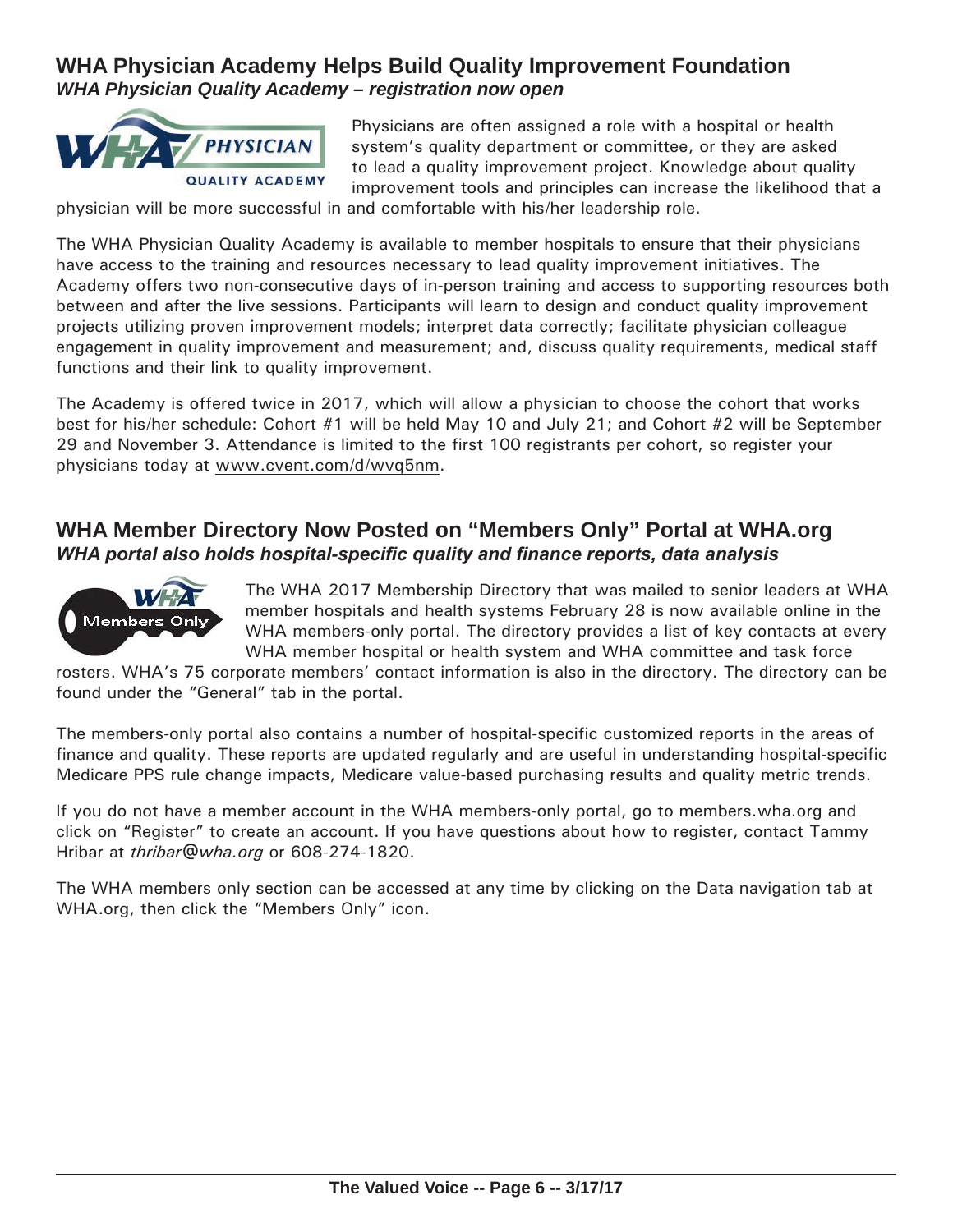**Continued from page 1 . . . Commonwealth Ranks Wisconsin Health System Performance 11th Best in Nation**





Source: D. C. Radley, D. McCarthy, and S. L. Hayes, Aiming Higher: Results from the Commonwealth Fund Scorecard on State Health System Performance 2017 Edition. The Commonwealth Fund, March 2017.

Appleton ranked 5th highest in the nation among the 306 U.S. communities included in the report, with Madison (13th), La Crosse (15th) and Green Bay (19th) scoring in the top quintile. Wausau, Neenah, Marshfield and Milwaukee ranked in the top quartile. Milwaukee topped more than 231 health care markets across the country.

"Wisconsin's outstanding performance on this scorecard is not a surprise given the clinical excellence of the health care professionals working within our health systems," said WHA President/CEO Eric Borgerding, "Our strong performance is bolstered by the high degree of care integration in our state and the continuing commitment of our hospitals, health systems and care providers to quality improvement."

Wisconsin hospitals and health systems are closely aligned with physicians, long-term care facilities, home health and often health plans to ensure that care is coordinated across settings. This leads to not just better quality care, but better outcomes and ultimately better value for the dollars spent on health care, according to Borgerding.

Readmissions continue to decrease in Wisconsin, one of the measures that was included in the Commonwealth report.

"Our hospitals and health systems continue to make progress in reducing readmissions, which aligns to the work that WHA has been doing with members over the past four years through our own project," according to Kelly Court, WHA chief quality officer. "This year we joined Illinois and Michigan to form the Great Lakes Partners for Patients collaborative to extend our learning network and ability to collaborate *(continued on page 8)*